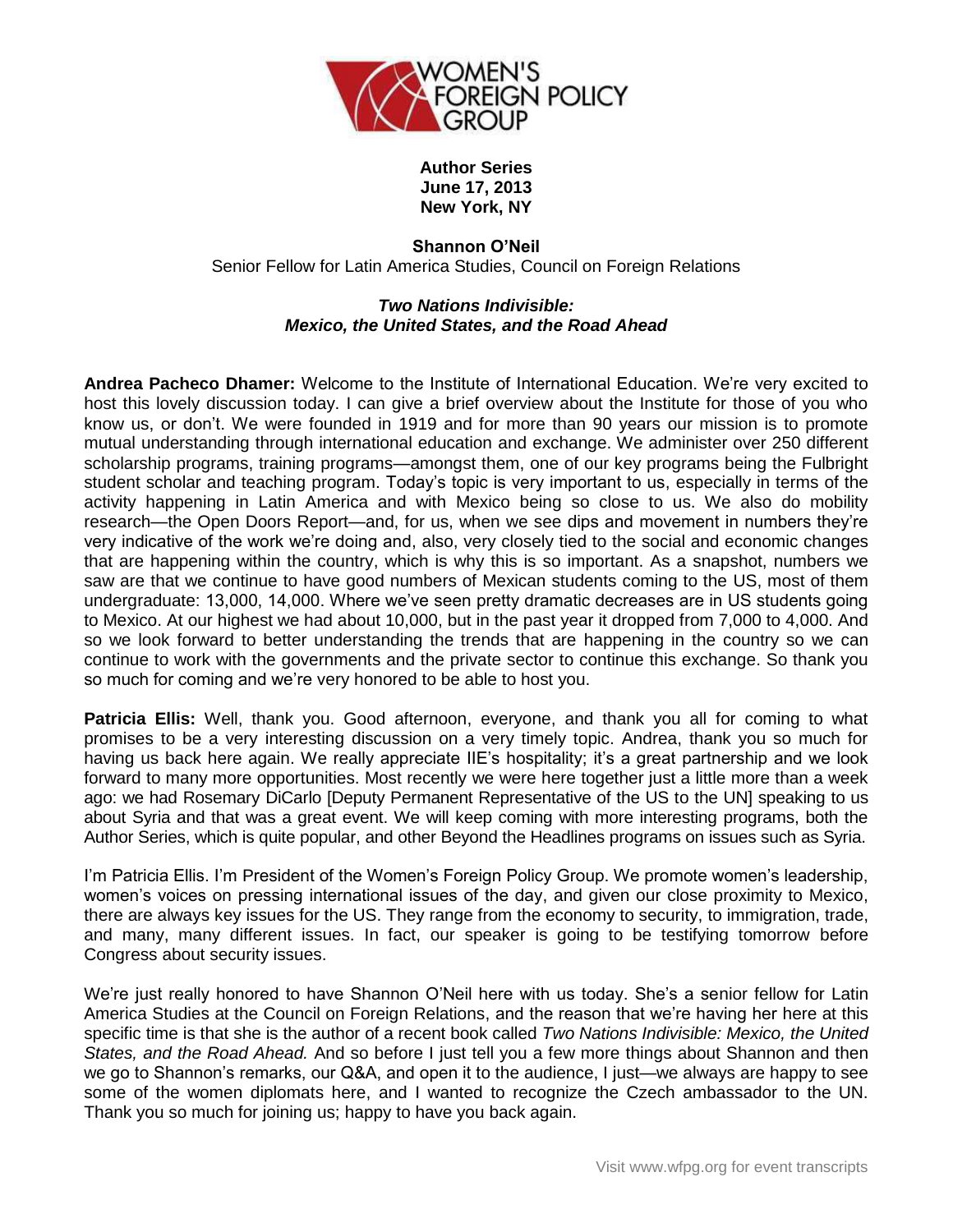So, just a little bit more about Shannon. She's been on this beat for quite some time, and she's been at the Council on Foreign Relations, in the position I mentioned, senior fellow, for six years, but she has done many other things. She has lived in Mexico, she has lived in Argentina. Before getting into policy she was an analyst, a securities analyst, in Mexico and throughout the region. And she doesn't just focus on Mexico. She focuses on the broader picture of US–Latin American relations. She is frequently both quoted and appears on TV, on radio. She has published in *Foreign Policy, Foreign Affairs, Washington Post, LA Times*—just to mention a few. And some of the issues she covers are trade, energy, immigration—so really the full gamut. I can refer you to her blog, which is called shannononeil.com. And she analyzes developments in Latin America and US relations in the region, which are changing all the time. She was a Fulbright herself. She was a fellow at Harvard. Educated both at Yale undergrad and MA, and then at Harvard. So, please join me in welcoming Shannon O'Neil. [*Applause.*]

**O'Neil:** Well, thank you so much for the introduction and for hosting here. It's nice to be here on a lovely New York day—finally, it stopped raining. [*Laughter.*] I live here, too, and I keep coming back from these trips and it's always raining. Let me talk a bit about Mexico and then particularly about how I came to write this book, *Two Nations Indivisible*. You know, my experience and interest and real fascination with this country began almost twenty years ago, and it's when I accepted a job in a Mexico City office of a boutique investment bank. And so this was early 1994. NAFTA had just started in the weeks before. And so I headed down to my new city to get accustomed to having 20 million new neighbors and also to being part of the financial industry. I was an equity analyst, so I spent those first few months diving into the balance sheets of several Mexican companies, trying to figure out where they'd been and then where they might be going. And then after doing that for a few months, I was pulled away from my research reports and I was thrown onto our trading desk, as one of my colleagues was going on a long, extended honeymoon. And so I spent a month there, manning the two phones, talking to US and European investors on one side, and then my Mexican traders and counterparts on the other side. And through these two different roles, I saw the real enthusiasm for Mexico at that time, both from foreigners and Mexicans alike. So I would go and I would talk to the CFOs or CEOs of the companies, and they would lay out these big expansion plans they had for their company at home, or perhaps into international markets where they were just opening up. The country was just opening up to the world. And I would see the markets, where there was a bond market where I was trading tens of millions of dollars of bonds, or in the equity market, the stock market, which was now growing very quickly because of all these newly privatized companies that were coming onto the market, and people could actually buy into them for the first time ever. You saw this incredible enthusiasm. When I got out of the office you saw it as well, in Mexico more broadly, not just on the financial side of things. So I spent a lot of time that first year traveling all around Mexico, visiting factories and plants and various companies I was covering—and the planes would always be full. In Mexico City the restaurants were packed. And in fact streets were pretty noisy because of all the construction that was happening at this time.

Now 1994 was not just a year of a booming economy in Mexico, but it was also a year of booming politics. This was a presidential election year in Mexico and the PRI—the ruling party, the party that had ruled Mexico for almost 70 years—was doing what it always did. It was putting the full force of the government resources it controlled—which was most all of them—the full force of its party machinery, and the full force of its ties to the media and other vested interests, special interests—putting all of this behind its candidate, the sort of heir apparent to the PRI political machine. And 1994 was not a particularly easy year for Mexico. It started out with NAFTA being inaugurated on January 1st, but that exact same day there was an uprising in the south of Mexico. It became known as the Zapatistas, a guerilla group that came in and took over several towns in the south, denouncing the corruption of the Mexican government. A few months after that, the presidential candidate for the PRI—this heir apparent that they'd been putting this full machine behind—he was assassinated in the streets of Tijuana. And several months after that, the head of the PRI itself, of the party, was also killed. And each time this happened, the financial markets shuddered and others worried about where Mexico was headed. But almost everyone believed the promises of the outgoing government—and then, after the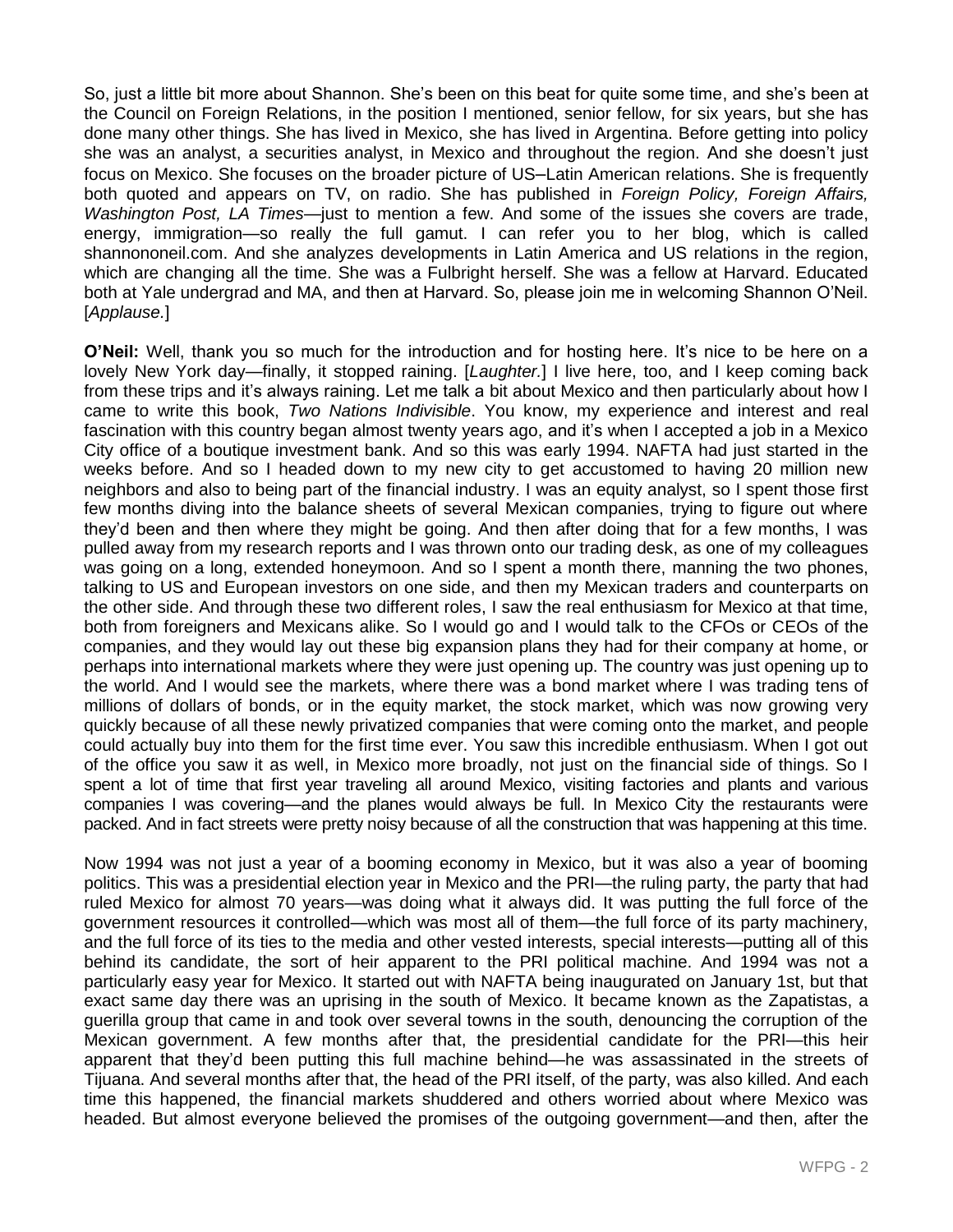presidential election, the incoming government—that stability would return and that the old system—the PRI system—would prevail. Now, just shy of my one-year anniversary living and working in Mexico, the peso crisis hit. And the financial markets panicked and within a few short weeks the value of the peso halved. And in the following year Mexico would go through one of the worst recessions in its history, GDP would plummet seven percent, inflation would skyrocket, millions of Mexicans would lose their jobs, and the incipient middle class that you had seen growing—many of them would be pushed back into poverty. You also saw, in the wake of the crisis, a deterioration in security. So Mexicans and foreigners alike, myself included—many people were held up at gunpoint, relieved of your wallets and your valuables. So crime escalated in the wake of this financial crisis.

Now this could have been the end of Mexico's good story. It could have been yet another boom, followed by a bust, [a pattern] that Mexico was quite famous for by now, but I would argue that it was actually something quite different, that it was actually a tipping point for our southern neighbor. In the wake of the financial crisis, right in the first few weeks, the US stepped in and helped stabilize the financial markets in Mexico. And the reforms of the years before, the privatizations, the economic opening, the signing of NAFTA—all of these made sure that Mexico didn't go back to the old economic policies. And in fact you saw that President Zedillo, the new president, pushed to further open up Mexico to the world. With these reforms, as well as with a much cheaper peso, exports boomed. And, while the middle class had been hit incredibly hard during the crisis, they rebounded pretty quickly. And within just a few years they reached the old level in terms of percentage of the population and then continued growing to a larger percent of the population than they'd ever been before. Perhaps the biggest change in the wake of the financial crisis was in politics. Mexican citizens and voters finally decided that they were fed up with the PRI. So the next chance they got to vote they ended—this was a congressional election—they ended a decades-long majority the PRI had in Congress. And the next presidential election, in the year 2000, they kicked the PRI out of Los Pinos, out of Mexico's White House.

Now when I was living there in Mexico for these three years, through the financial turmoil, the social upheaval, some of these political changes starting, it was very hard to see: was this just a bust in the aftermath of a boom time, or was it something different? And it was only when I moved back to Mexico in the mid-2000s—this time I'd left investment banking, I was in academia, so I was a visiting scholar, thanks to the Fulbright Association, at one of the private universities in Mexico City—it was only when I came back to Mexico that I could see that the changes were permanent, but that they were also ongoing into the 21st century. Coming back to Mexico City, the immediate change you could see was in the air. So I don't know how many of you ever got the chance to visit Mexico City in the mid-1990s, [*Laughter.*] but I remember I'd look outside of my office, which was a big glass office building, and most days you could barely see the other office building across the street. The pollution was that bad. Coming back six or seven years later, you could see at least a block ahead of you on most days, but some days you could actually see the mountains, the volcanoes, that ring the city. Now in part the reason that pollution had changed so much was government policy, so regulations had encouraged heavy industry to move outside of the center of the city. But in part it was a sign of the growing prosperity in Mexico, and Mexicans were able to buy new cars, and these were cars with catalytic converters, so reducing the transportation pollution enormously.

Another change was in the economy. People no longer talked about or worried about booms and busts, and rightfully so. What people talked about and really worried about now was that Mexico, while quite stable and macroeconomically strong, had pretty unspectacular growth, very slow growth. So how could you increase how fast it was growing and really spread those benefits more broadly?

Another change I saw was in the geography of Mexico City itself. And here you'd seen the city continue to grow, to expand beyond the edges of the Valley of Mexico. If you went to the west of the city, this whole new, almost city-unto-itself had popped up. It was called Santa Fe. And it looks, to me at least, like parts of Dallas or Houston. So it's lots of glass office buildings, high-rise buildings, gated communities, universities, and the like. And this is where much of Mexico's money has moved, out that direction. But you also saw changes out to the east, so by Mexico City's airport, a poorer part of Mexico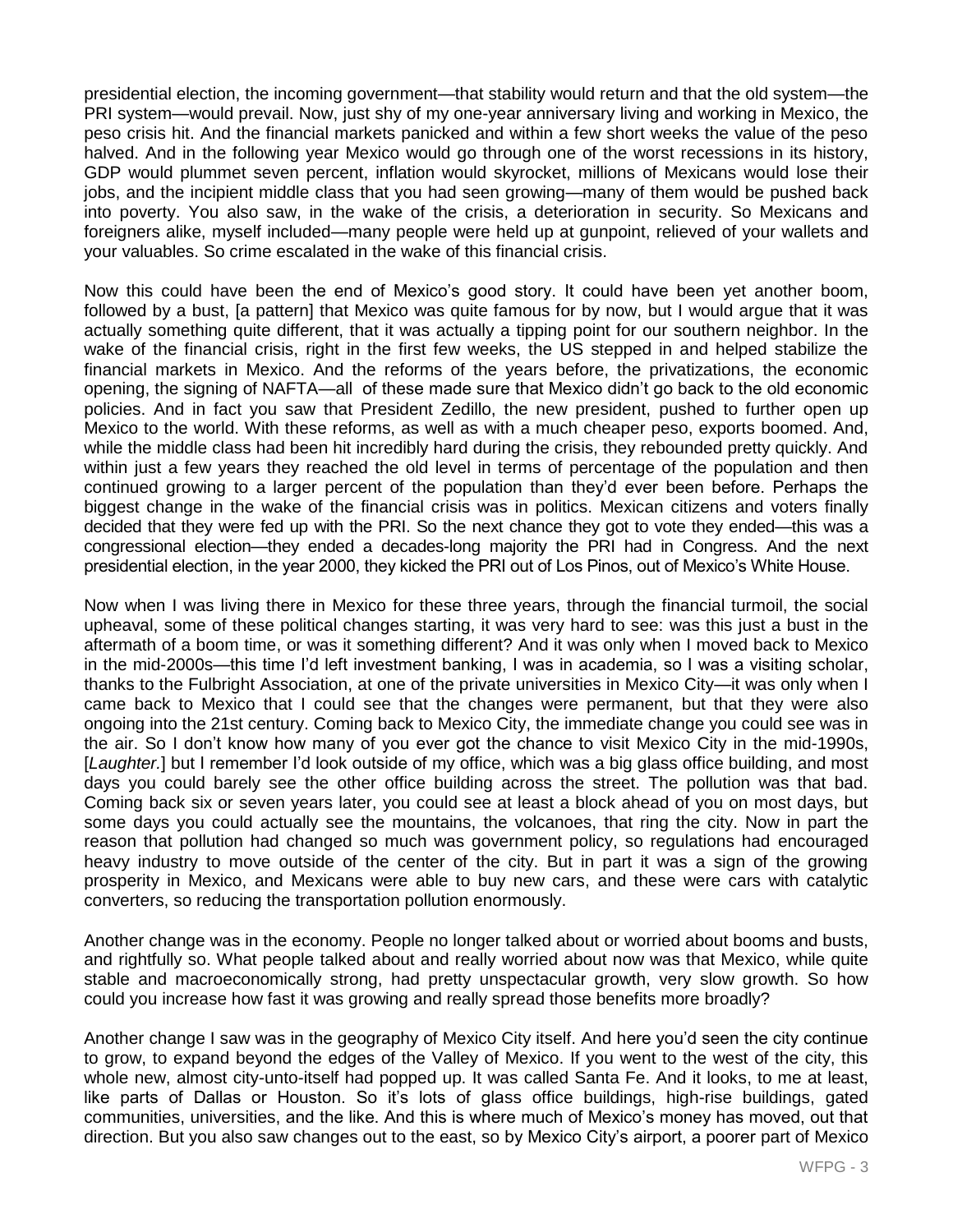City, and here too you've seen tremendous growth. And if you head out the roads that lead out this side of the city you'll see rows and rows of neatly appointed little starter homes sort of disappearing into the distance, off of the main roads out. And this too is a sign of change and really the return of, or growth of, a middle class who can now finally afford a small, but a real, home [for] themselves. And here they are buying these tens of thousands that you see on your way outside of the city in that direction.

The other thing that changed was just the daily rhythm of life. So, as the first time I was there, every Tuesday what are called a *tianguis* market, a traditional market, would show up on the street near my road, and they'd put down their big pallets and put up their colorful tarps, and during the day they'd sell you everything from fruits and vegetables, to meats, to flowers, to pots and pans and babies' clothes and electronics and about anything else. But add[ed] to these markets that came on a weekly basis were now Walmarts and Costcos and just supermarkets, which were something new. And one report that came out said that in the years after NAFTA the price of the basic basket of goods for Mexicans fell by almost half. So bringing everyday low prices to Mexicans all around.

Now one thing that that hadn't changed in the time I'd been gone was security. And here people still worried about it, still talked about it, and particularly now talked a lot about what they called "express kidnappings." So these were when you would get into the wrong taxi on a street, and that driver and a couple thugs in the car behind would take you to an ATM machine, ask you to withdraw up to your maximum, and then, if you were lucky, drop you unharmed in some neighborhood of Mexico City. I spent a year there, in Mexico, this time around. And then I went off to Argentina to continue the research I was doing. But since then I go back to Mexico very often, and I'm a close watcher of US– Mexico relations. And what I see is, over the last 20–30 years, Mexico has become a very different place. Economically, this is a country that was an incredibly closed economy, and now it's one of the most open in the world and dominated by manufactured goods that it sends out. Politically, this is a country that was known for decades for one-party rule, and it's now a competitive democracy. Socially, we usually think of Mexico as traditionally a place of haves and have-nots—the Carlos Slims and the tens of millions of poor—but the middle class has been growing and it's almost half of the population. And security has continued to deteriorate over these [last] couple of decades. Today the threat comes more from drug traffickers and organized crime more generally.

The other thing that's changed in the last few decades is Mexico's relationships with the United States. And one of those biggest changes has been economic ties. And here, in the 20 years since NAFTA was signed, trade between the two countries has quadrupled to half a trillion dollars worth of goods every year that goes back and forth, making Mexico one of our most important trading partners. But perhaps more important than the amount that goes back and forth is what goes back and forth. And that too has changed. You look back a few decades, it was oil coming north and finished goods or capital goods—big machinery to build things—going south. And today what goes across the border are pieces and parts of things that are being made on both sides of the border, together. So when you see something coming in from Mexico—so "made in Mexico," an import—on average almost 40% of that product, the value added to that product, was actually made in the United States. When you see things coming in from China, Brazil, or the European Union, it's 4% or less that was made here. And even Canada, our other NAFTA partner: it's 25%. So Mexico—far beyond any other country in the world we've integrated the way we produce things. It's very different. And that's something that's just been in the last couple of decades.

The other big change in US–Mexico relations has come through personal ties. We've always had migration between our two nations, but over the last few decades we've seen really an unprecedented wave of people coming north into the United States, so there are some 11 million Mexicans living here. They are our largest immigrant group. And they've come for, you know, a push from the bad economic times in Mexico, a pull of quite good economic times in the United States—up until recently. They've come for demographic reasons, so there was a youth bulge that happened in Mexico in the 1990s and early 2000s. Now this flow and this huge wave that happened has now dissipated. And so over the last three years we've seen a net zero flow from Mexico coming in, so there's a similar number coming in as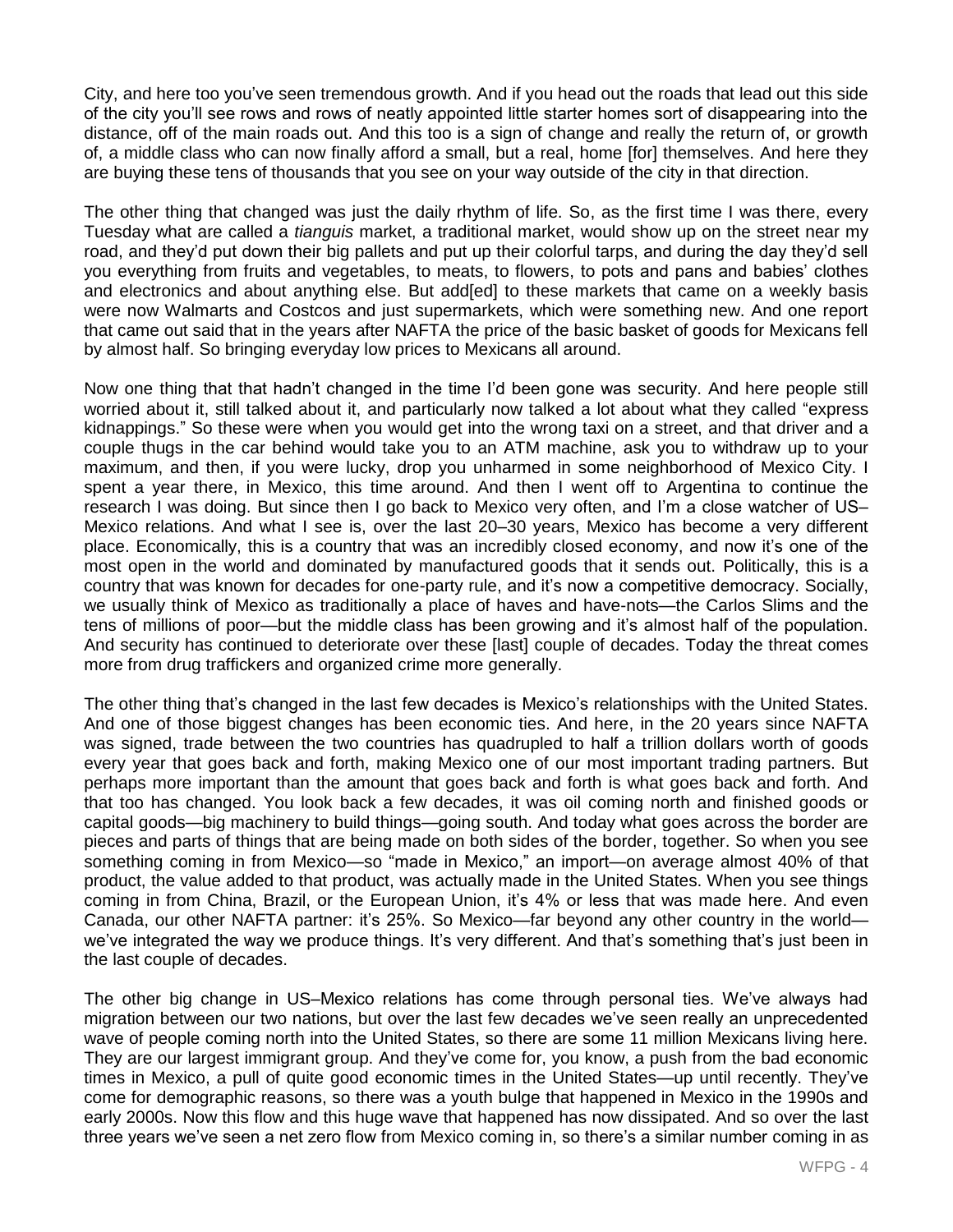are going out every year—something very different than a decade ago. But wherever this flow goes, the 30 years of migration have really changed, fundamentally, the ties between the two countries. So Mexicans and Mexican descendants, Mexican-Americans, are now important as workers. They are important as consumers. And, as we saw last November, they are increasingly important as voters here in the United States.

And so, while other countries will capture our headlines—Syria, which I know you talked about last week, will be one of them. So will Iran, and others—today perhaps no other country is as important to the United States on a day-to-day basis as Mexico. So, from the fruits and vegetables on our tables, to the parts in our cars, the gas in our tanks, the consumers for our products, the drugs on our streets, Mexico today is part of our day-to-day lives. If Mexico does well, so too will the United States. If Mexico does poorly, the repercussions will reach far beyond the US–Mexico border.

Today I see Mexico, really, at a crossroads. And the challenge Mexico faces, in my view, was made most apparent to me on a trip I took at the end of last year to Ciudad Juárez. Ciudad Juárez, for those of who you haven't had the pleasure of visiting that city [*Laughter.*]—it's not a tourist destination. It's right across from El Paso, Texas, and it's a very gritty, industrial city. It always has been. But it had the very unfortunate distinction a few years back of being, not just the most violent place in Mexico, but the most violent place in the world. And during this trip I went to look at security issues because violence had been so high—it was coming down—and look at some of the challenges of what had been happening. And one of the days I was there I spent with a man named Adrian Cardenas. He's the father of a boy who was an honors student and an avid football player, who, unfortunately, had been killed with 14 of his friends when they were celebrating a birthday in a private home. And by all accounts it was a case of mistaken identity. A group of hitmen had come into the wrong neighborhood and thought that their party was one of a rival gang's. And so [Adrian] wanted to have me come; he wanted to show me the neighborhood where it happened, the house where it happened, talk to some of the neighbors, he wanted to show me the memorial to his son and to his friends—but he really wanted to show me this park that was next to the memorial, where he and his wife and others had really poured all of their energy and grief to try to make this community, this neighborhood, better for those kids that were still there.

And on that day with him there were two things that struck me. One was his resilience in the face of this terrible tragedy, but the other was the road out there to this neighborhood. And so he picked me up at the US–Mexico border and then we drove for about half an hour to get out to where all this had happened. And on the road we passed factory after factory after factory. And outside there are these big international brand names that most of you have heard of, maybe bought something from. Big Mexican brands, you know, touting the production of everything from TVs, flat screen TVs, to computers, to wind turbines, to auto parts, to processed foods, to beer, and the like. And to me it's this juxtaposition you see in Juárez—this gravest of security threats, but this real economic potential, and particularly potential linked to the United States—that defines Mexico today. So the real question is: can the United States and Mexico embrace these ties and work to better both countries, or will we be driven apart by the violence, by the corruption, by the weakened communities? Will we wall ourselves off rather than embrace what we have together?

In my years when I was in academia, doing my PhD, and when I taught for a few years after that—and now in the last six years, when I've been at the Council on Foreign Relations, where I do foreign-policy work—I've had the opportunity to read a lot of books on Mexico. And in this process I couldn't find a book that described the changes that I witnessed, nor analyzed both the good and the bad, and what it means for the United States. And so this book that I've written, *Two Nations Indivisible*, is an attempt to do just that. So I hope you enjoy it, and I look forward to your questions.

**Ellis:** Thank you. [*Applause.*] I'm going to lead things off, and I have questions in a few different categories. One, obviously, relates to security and the whole justice system. The other relates to the economy, and then the broader picture of Mexican foreign policy, because, under that, not only do I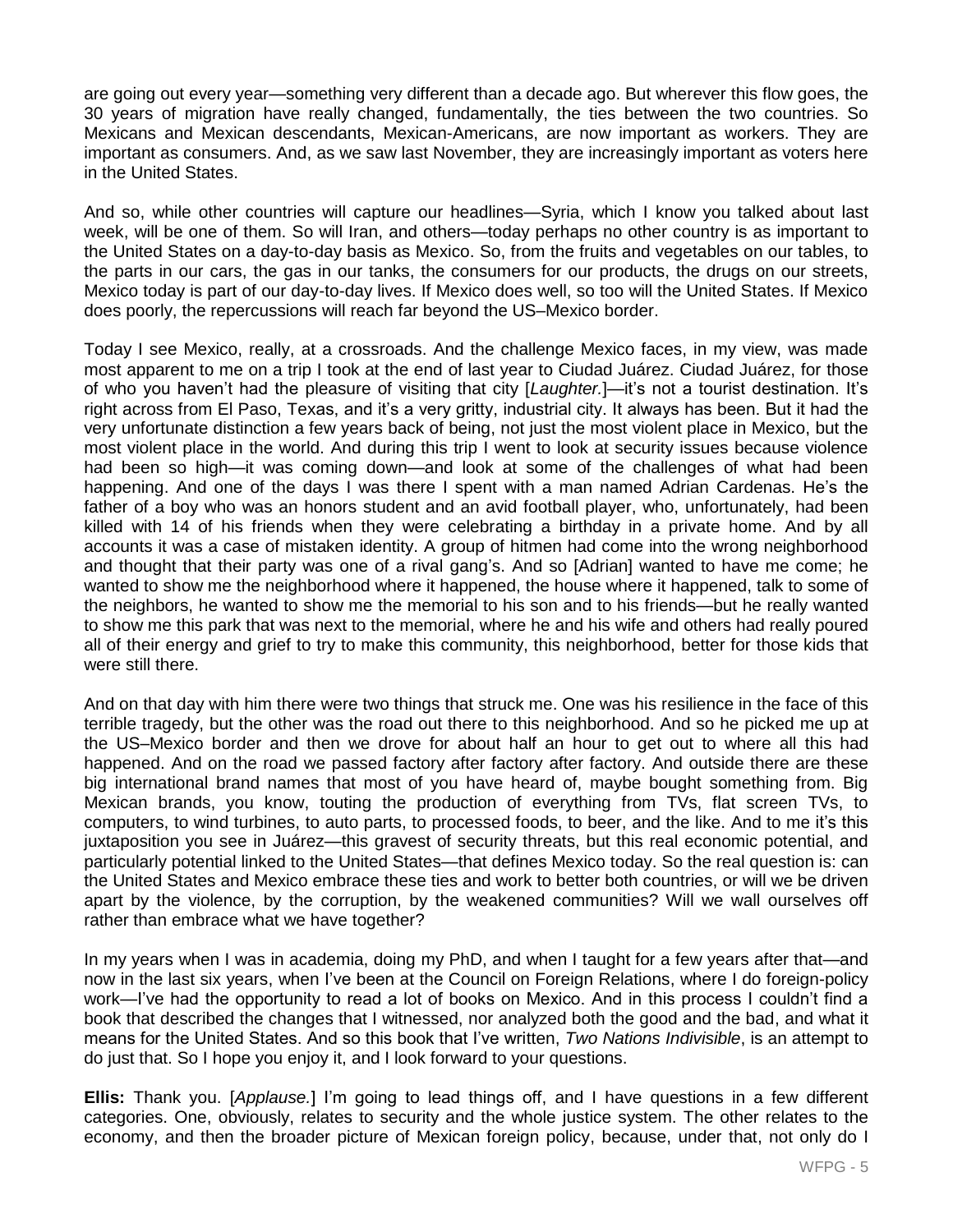want to talk about US–Mexican relations, but relations with, for example, China. The Chinese president just visited Mexico. Relations also with Canada: there was something just announced today that Mexico wants to establish, aside from NAFTA, separate relationships with Canada, and what this all means for the US. So let's start with security, which is always one of the first things on everyone's mind. You know, we hear on a daily basis: these kidnappings continue to go on. What differences in approach are taking place between the new regime and the past regime? President Calderón was noted for putting all the emphasis, all the resources, on security. Some people say—and you can discuss this—he wasn't all that successful. What kinds of things could be done to bring any changes in security? You're going to be talking about this tomorrow [in Congress], but, in terms of the justice system—because corruption is a big issue, both in the economy and in security, and so—I could start with that.

**O'Neil**: You know, [Enrique] Peña Nieto, the current president, campaigned on changing security policy because under Calderón you saw such a huge increase in the number of deaths and the violence. And so it was a winning campaign strategy to say, "I'm going to do something different. I'm going to bring down this violence." He has been somewhat vague on his security plans. He's made some big pronouncements, but what it actually means on the ground has been limited. Mostly what you see in his plans are more continuity than change, in part because, when you ask people, there's not a consensus on: what do you do to lower violence when it gets to this point? But the things that people generally do agree on, things that—you need to clean up your cops, you need to clean up your courts, you need to invest in socioeconomic programs to help youth at risk so they have a different choice than going into crime—those are things that Calderón started. You can argue he didn't do them enough, or he did them too much, or he didn't prioritize it, or the types of programs and things perhaps were not designed the best or coordinated the best, but they're things that the previous government did. So a lot of what Peña Nieto has said he will do and has started doing has already been done. It's more continuity than change.

He has announced some big changes. One is, he's said he's going to create a new federal police force, a "gendarmerie," as he calls it. It's been a big announcement; it doesn't seem to have, though, a budget in the federal budget, so it's a question about whether this is just a political act or if this is actually something real. There's questions about, "Well, we already have a federal police force. Why wouldn't you just double the size of that rather than create two different ones?" But this is something he has talked about. The other big change you have seen is, he has talked a lot about—his administration about centralizing power and the sort of overall security approach. So putting everything back into the Ministry of Interior where it had been decentralized under the Calderón—full Fox and Calderón governments. And also just centralizing the flow of information, so particularly with the United States and the work we do together with Mexico. All of that would go through the Ministry of Interior rather than under Calderón, where it was very decentralized among all the different agencies. There are, in some ways, good reasons to do this, the centralization. One of the—probably justified—criticisms of Calderón's approach is that it was so decentralized that the left and the right hand never knew what the others were doing, and often operations were running in parallel and even became counterproductive because no one was sort of herding the cats. But there's also questions about: if all of the information and sharing of things is going to go through one ministry in Mexico City, will a DEA agent who's working on the ground, who's gotten to know a particular other agent on the Mexican side and might be comfortable sharing with that person because they trust each other, would they really send that information to Mexico City and hope it gets back, given the corruption problems and things you mentioned? So how this trajectory goes forward, we'll see.

I mean, the other big continuity is: the president has said that he will continue the justice reform. There was a reform put in place in 2008; it was given until 2016, so eight years to put into place. And, if implemented, it will fundamentally transform the system from one of written trials to oral trials, one that changes the role of judges, changes the role of defense attorneys and prosecuting attorneys and should really open up the system to make it more transparent and accountable. That process is still ongoing; it's been pretty slow the first five years. So the question is: will they do it in the next three years under Peña Nieto's mandate? He's said that he will. If he does, I think that's a good sign for the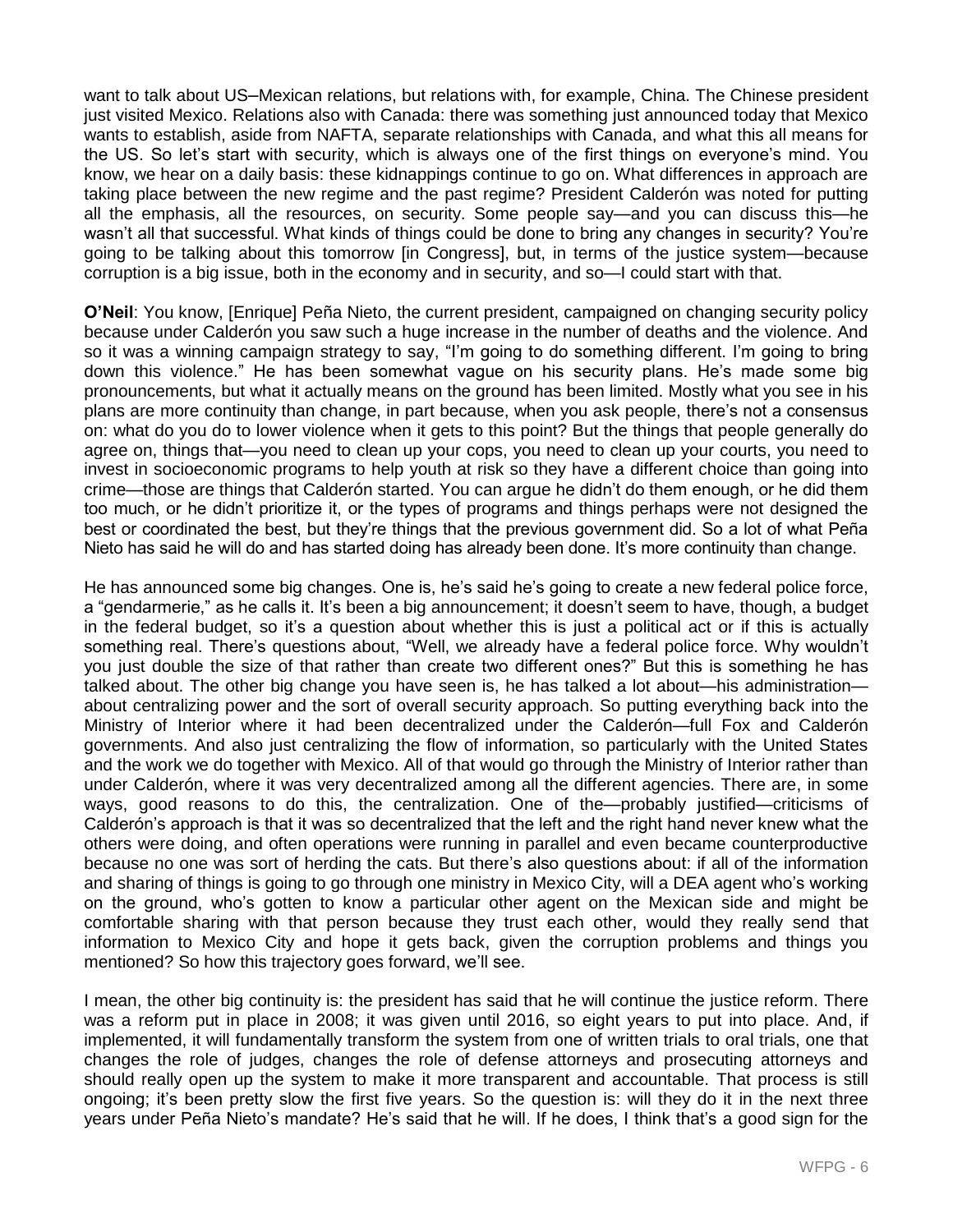things we care about: trying to improve justice, reduce corruption, reduce violence. I think it will help because, up until now in Mexico, there's really been no legal deterrent to crime. You look at the number of crimes—basically, one to two out of every [100] crimes leads to a conviction. So, if you're a criminal, that's not what matters to you. If you could change the system and make the justice system work, or at least work better, that, I do think, would help with the corruption and the impunity and the violence overall. So, it's sort of early days. I think the best you can hope for in Mexico is at the end of his term so a six-year term that this president would have—is that things are better, that he builds on the last administration, so you have 12 years of people trying to build institutions and then the next president can build on that. But that is if Mexico wants to move away from the situation it has today—it's going to be, in many ways, these longer term institution-building [efforts]. There's no easy fix for the challenges it faces.

**Ellis:** So moving on to the economy: corruption, once again, is a big problem and many countries in the world today are suffering from great inequality gaps, but Mexico has been notorious for this, and so, even with the development of a middle class, I'm just wondering how far Mexico can go if they still have all this corruption and all the inequality?

**O'Neil:** There are a lot of challenges. What's been surprising in the last few years is, given the violence, economic growth has been pretty strong, as has foreign direct investment and the like. And so it's sort of shocking that you have this terrible security, but you also have some good signs on the other side. I'm not sure this is long-term sustainable—if they can't get the violence problem and the corruption under hand—if the growth can continue. But I would say the other big challenges for Mexico are: how do you position yourself in a global world when you are never going to be the low-cost producer? All of that stuff left for China in the early 2000s and it's not coming back. Other things are coming back. Aerospace is coming back. Autos are coming back. More value-added industries, but not—and you don't want to go to the lower ranks, probably, but how do you prepare your people, and prepare your economy and your country, to be more competitive? And you have the initial comparative advantage that you're next to the largest economy in the world, and that is something to benefit from. But to do that, you need to improve your education system, you need to improve your infrastructure system. There are a lot of things—you need to improve the violence and the corruption. But there are a lot of those things where Mexico—if they don't get it under control… They'll muddle through, they'll be brought along through NAFTA and through the next TPP [Trans-Pacific Partnership], or the trade agreements that may or may not happen. But they won't be able to really provide for the broader sense, reduce inequality, increase growth—the kind of things that you want for a country—if they don't tackle some of those challenges.

**Ellis:** My last question—and we'll open it up to everyone now—is segueing to Mexico's role on the global scene and relations with the US. But I'll start with China. As I mentioned, the Chinese president, just prior to meeting with President Obama, went to Mexico. And so Mexico—China has become an important partner for Mexico as it is moving around in Latin America as well. And yet there's a very uneven relationship in terms of trade. So what are the challenges for Mexico here? They're both competitors and partners. What does this mean in terms of US relations? How concerned is the United States about China in the region there with Mexico? And lastly, Canada—just these signs that Mexico is really trying to go off on its own and be a different kind of player, not under the wing of the United States.

**O'Neil:** Well, it's interesting, actually. I would say, especially under Calderón, he was in many of these international forums. When you look at the initial steps of the Peña Nieto government, particularly who they put in different places, economics are the main focus for their foreign policy, the most obvious signal being the current foreign minister—so their secretary of state. They took their previous finance minister and put him over there. So this is what—and I know him. He's a wonderfully, incredibly smart man, but he's a PhD in economics, he's a technocrat. That is his basis and focus—and now he's the foreign minister. And then the other, probably most powerful, person in the overall administration, besides the president—but the president's real confidant, [who] had been his chief of staff before, is now the finance minister. So these two very important—That's going to be the focus of their foreign policy. Obviously they'll do other things as well, but that's really where their backgrounds are and what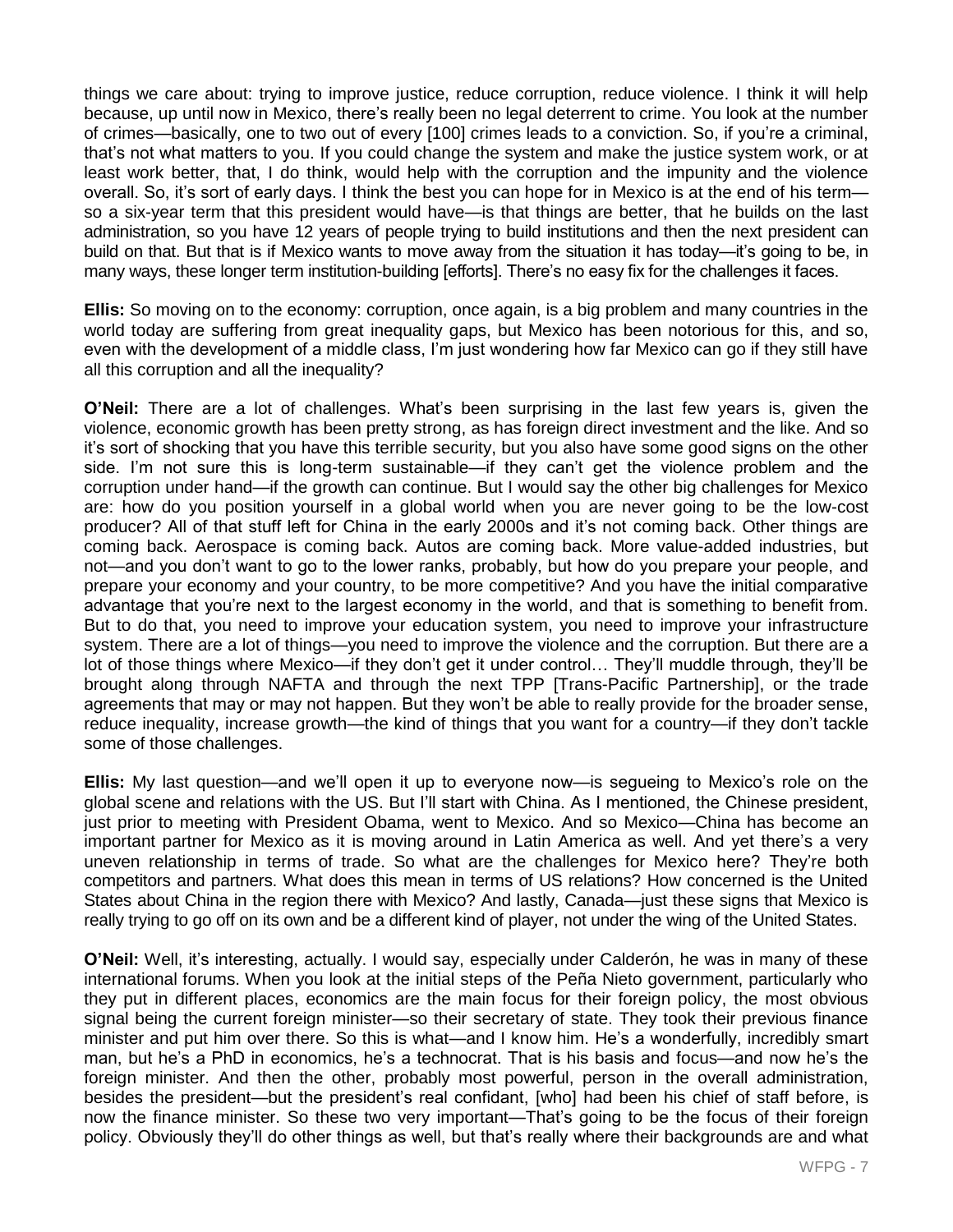their interests come from. And in that, they are very interested in, and pushing hard for, actually, closer ties to the United States. So they're investing a lot of energy and capital in trying to get the Trans-Pacific Partnership, the TPP, passed. So first getting themselves as part of it and, now that they're part of it, making it happen. That's very important to them. So hooking themselves to the United States, getting beyond NAFTA, and as you think about pivoting towards Asia, doing it in a way that they do it with the United States and Canada—as well as with Peru and Chile and other countries, but as part of this bloc, having North America pivoting towards China. So they're not doing it on their own; they're doing it with the United States and Canada.

They're also incredibly interested in—which is a little bit of a harder climb for them here than the United States—in becoming part of the new negotiations with the EU. They don't want to get left out as the United States negotiates with the EU. They have their own free-trade agreement with the EU that they signed 10-plus years ago, but they would like to be included in these sorts of NAFTA–EU negotiations, rather than just a US–EU negotiation, because they're worried about a hub-and-spoke kind of situation in terms of—and because so much production goes back and forth (you know that 40% of what was made in Mexico was actually made in the United States) and the back-and-forth, you see, they're worried some of their competitive advantage would be lost if the EU and the United States form something that they weren't part of. So I do think that a lot of the negotiation power is going to go in that direction, and really tied to the United States.

Now, in that, they care about China. I mean, China has been incredibly hard for them over the last decade or so. Lots of industries left Mexico for China. They've been a competitor versus Brazil, which has been a compliment. And what they've seen over the last year or so is that all of a sudden they're becoming competitive vis-à-vis China. So labor costs are less important. Energy costs are much more important, which makes the proximity to the United States more advantageous. Some of the other just-in-time delivery, the fact that they're close, has made it much easier to be adapting in a way that is much harder to do with China, which is much further away. You have many companies who—some have had a hard time in China, particularly when they've had intellectual property that they would have liked to hold on to and have been less able to hold on to than they would have liked, so some are thinking of coming back to places like Mexico, where they feel they have a bit more control over the intellectual property—or they have, say, the NAFTA arbitration, in terms of the ways their companies can go through that if they have a dispute with a local partner over some trade agreement. So there are a lot of benefits they have, vis-à-vis China, that have been growing. And in part I think the visit from the Chinese before they came here to the United States was to—"How can we keep this relationship, or how can we work on it so some of the animosities that have been there in Mexico, some tensions" and we have our own in our own country with China, but those often carry over to Mexico—how can they balance out the relationship and make it a bit easier?

**Ellis:** Okay, let's open it up. I'm going to ask you to please identify yourself before your questions.

**Question:** Hi I'm Susan Crowley, I'm a consultant, and I work with the UN. Thank you for your presentation and your personal story and I really look forward to reading your book. You've been talking about foreign policy, and I wonder if you could touch a little on multilateral policy. I'm quite impressed with the caliber of the young—almost all of them are young—Mexican diplomats doing work at the UN and with the UN, and yet they kind of follow their own drummer, not aligning with UNASUR [the Union of South American Nations] and some of the other groups, and yet not completely aligned with the US. I wonder if you have some insights you can share about those relationships.

**O'Neil:** I mean, I would agree with you. I think one thing Mexico has—one thing many emerging markets have, but Mexico in particular has—is an incredibly deep bench, in terms of very talented people in many different walks of life, whether working in the private sector or working in diplomacy, in their Foreign Ministry and the like. It's a really impressive group of people. You know, they—Mexico has—for lack of a better term, has really punched below its weight globally for many, many years. And if you look at it, it's the top 10, 15 economy in the world and where it has been on many of these big,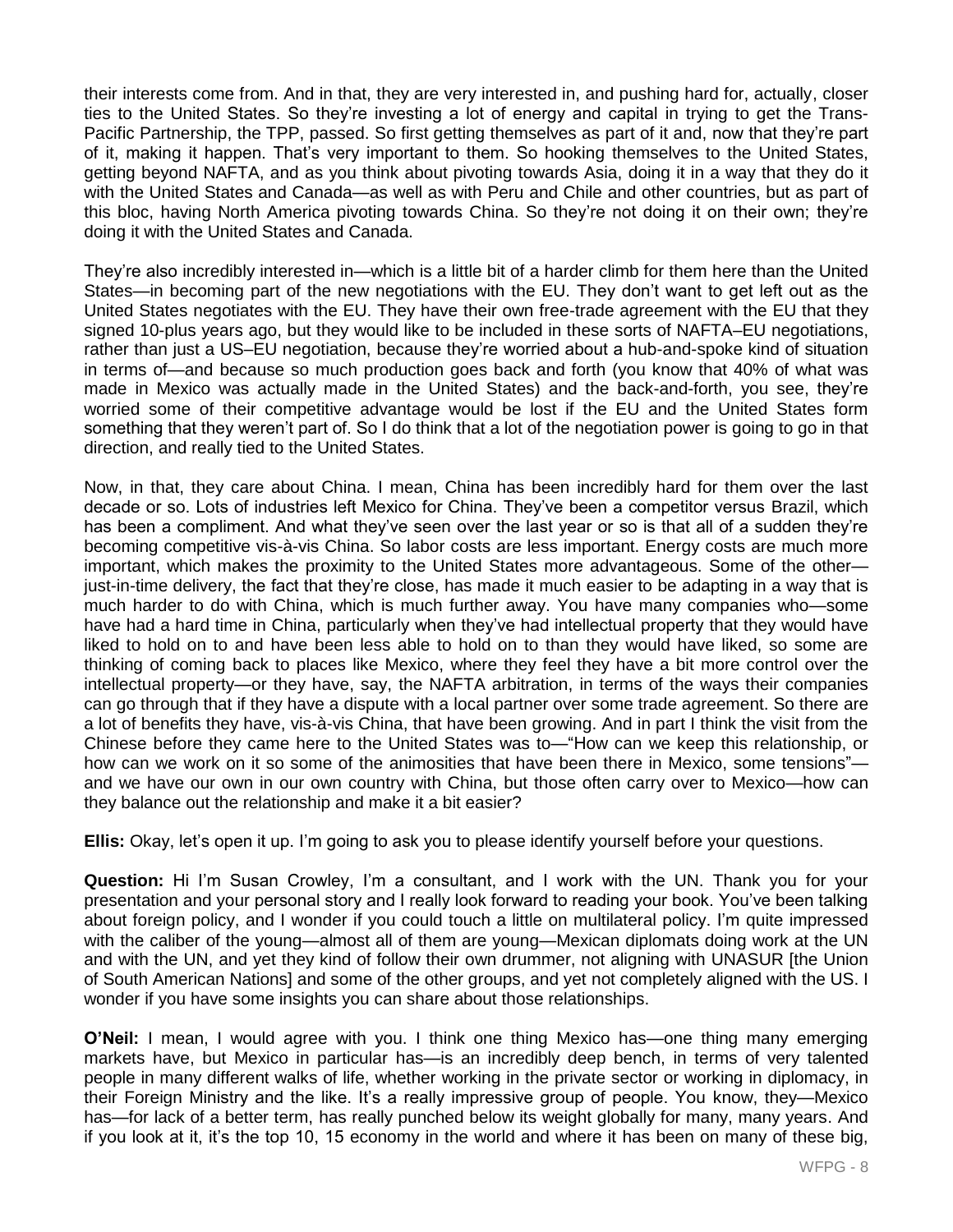multilateral issues and the place it's taken has been much less than it could have if it had wanted to, especially given the caliber of its diplomats and the training and the people who could really contribute to some of these big, thorny issues that we all struggle with. They were trying to get there as the head of the WTO [World Trade Organization], which they're very upset about. [*Laughter.*]

But just now, this government, I think, is starting to think about: how do we represent ourselves as somebody who's there? We do belong in the G20, and we do belong here, and how do we really play a more active role? They don't see themselves as quite part of UNASUR. They don't see themselves as part of the BRICs. Even if they were invited into them, they don't see themselves in that space. So, for many reasons—and also a long history where they've tried to maintain a distance from the United States, and had this longstanding international relations theory of not intervening in sovereignty, because of the United States and worries about the United States which are probably no longer a big concern, but they have long memories of the United States, more than dabbling in their territory, taking some of it with us, many times. [*Laughter.*] There's some justified remembrances. I think this is something they're trying to define: where they fall. I'd say that there's a few places where they've stepped forward—Calderón stepped forward on the climate-change negotiations—to good success, in many places. They have been involved in the G20 on some of the financial architecture, how we think about the financial side of things. My understanding is, on the TPP negotiations they've actually been quite helpful, particularly with some of the partners who just have much more limited capacity to negotiate a free-trade agreement, places like Vietnam and others that just, perhaps, don't have as deep a bench as [the Mexicans] do in terms of technical expertise. Just helping them formulate what it is they should be asking for or how to do that.

So I think there's a space for Mexico there, but this is something that Mexico—you know, to give Mexico some space or credit, it's only 12-plus years since it became a democracy. And it's been inwardly focused, trying to figure out how its own internal politics work and then perhaps this is the administration, or the ones that follow, that will then begin—"Okay, how do we think about entering politics on the global stage and stepping out there again?", in a way. But I do think they—there's space for them to do that, if they want to undertake that.

**Question:** Thank you. I'm Judith O'Neill with Nakhota LLC; it's legal and strategic consulting. I've worked in Mexico for decades and actually privatized Teléfonos de México, when they first went public, and then worked on NAFTA—for the Mexicans, not for the Americans. So I got a little bit of a picture of that. We are currently working in Mexico on a cellular message alert system, and negotiating on the state level because, in Mexico, the system is designed for hurricanes and things like that. Mexico wants a system for kidnappers and for drug traffickers, because it can very rapidly identify—

**O'Neil:** Are you doing that with the Mexican government? Or the state governments, to try to help them design this?

**Question:** The state governments. What we discovered was that the state governments have—each state has a secretary of security—which, as you said, is the crucial issue, in my mind, for Mexico; they have all the other elements, they just have to deal with the security issue—and the state secretaries are very familiar with their territory and with how they deal with security, and some of the security issues are related to drugs, which require a different approach than security related to poverty, which requires a very different approach. And we found that to be working well until this recent election in December, when the government changed and things became more centralized. But we always found there was a complexity to the way the federal government fit into what the states did and what the states thought, which seemed to inhibit the state security leaders moving forward with security systems that could potentially help them control some of the crime that they were suffering, each in an individual way. And yet on the federal level, as you say, more ubiquitous for the nation.

Do you have an opinion as to which is better, the centralized control or the local control? As you've said, there are benefits on both sides. From what I've seen on the ground, the state secretaries know a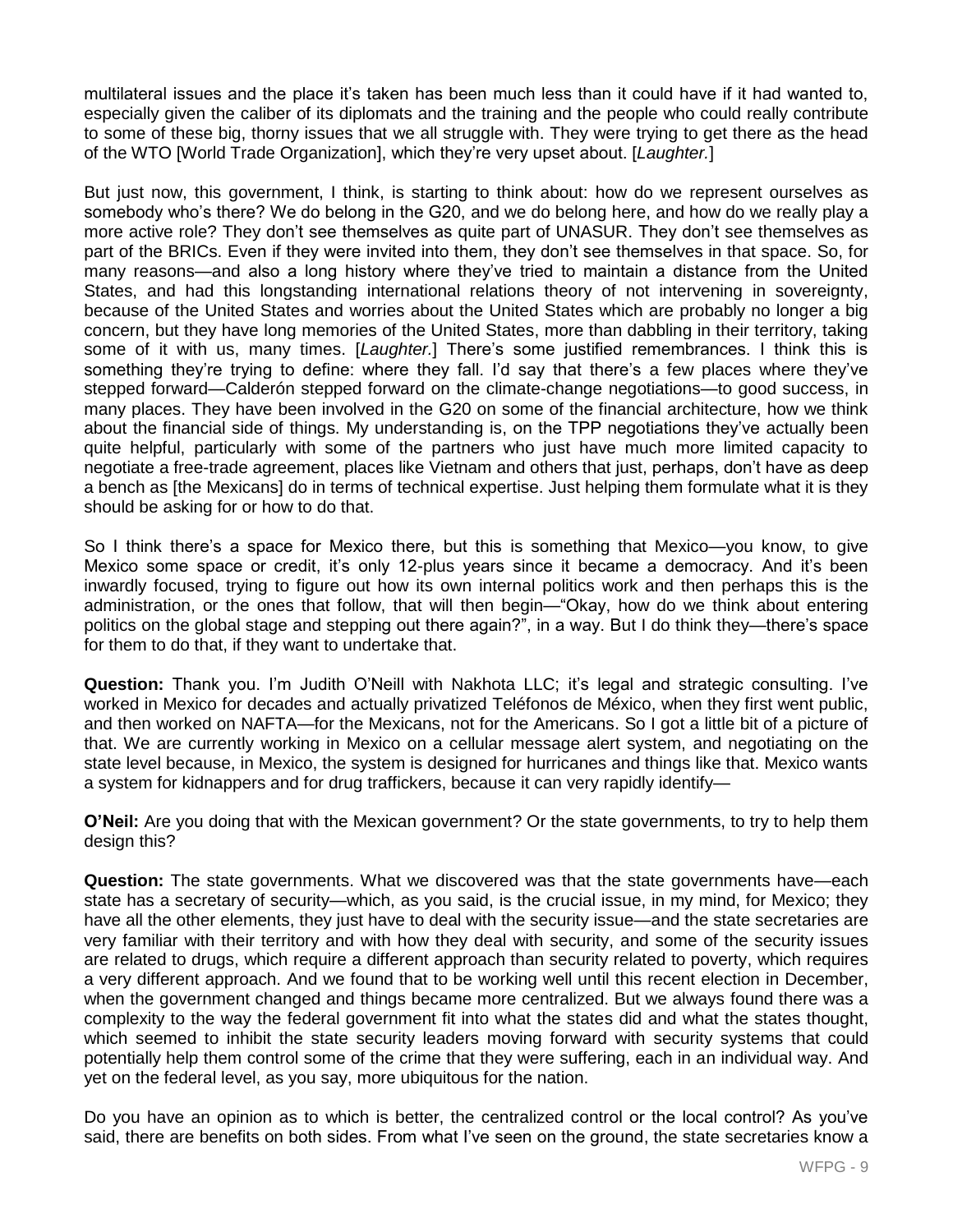whole lot more about the kind of security problems they have in their states than the federal government does. And even leaving out the corruption issue, literally the time lost in sending the message up [to the federal government] and back loses the whole impact of whatever it is that you're trying to do. And one more thing, on the economic side, I've recently been running colloquia among Mexico, Canada, and the United States on our energy governance. And what I've discovered when when, Patricia, you asked the question about our jealousy or concern that Mexico is developing this relationship with Canada—I was shocked to discover that the US is kind of in the way here. The US and Mexico have a plethora of energy agreements on all kinds of levels, even—Mexico is 88% fossil fuels, but even on renewables, it's all kinds of them, and the US has a ton of agreements with Canada. There are a couple not very important agreements among all three. There are no agreements between Canada and Mexico.

**Ellis:** Now they just had a meeting and that's what they're working on. It was just announced.

**Question:** Exactly, and we're literally in the way. And Canada started the initiative of saying to Mexico—not, you know, "Let's get this big gorilla out of the middle," but actually talking to Mexico about helping them out. In fact, in our agreements, the Canadians agreed, for free, to go to Mexico and help them understand how to do hydraulic fracturing.

**Ellis:** So can I just throw in—could you address the Pemex [Petróleos Mexicanos] issue? Because in Mexico it's a state-run energy department. In Mexico, there has been talk over the years that if Mexico doesn't do something to really open this up a little more—and this is their prime sign of sovereignty how are they really going to go forward?

**O'Neil:** So let me talk a little about the centralization/decentralization of security. I think the challenge here is that the decentralization of security can bring out the best and the worst on the local level. And so some of the most innovative responses I've seen to the security threat have happened at the local level, Ciudad Juárez being one of them. This terrible threat, just devastating the city, but in the wake and partly because of the federal "Todos Somos Juárez" ["We Are All Juárez" program], which is this big program that Calderón brought in—but you started creating these roundtables, security roundtables, to bring together business leaders and local civil society leaders and the local government and law enforcement from the different levels. And they actually started making a difference, because business leaders may have found somebody in the law enforcement they could talk to—they had their cell phones—they could talk to daily or weekly. They could say, "You know what, we just got an extortion call here and there and there," so they took down some of these people. So it created some change at the local level. And my understanding in visiting Monterrey—Monterrey's one of the big industrial cities, they got hit really hard by the security problem in the last couple years, and the local business community basically stepped in and said, "We have to form a new state-level police force." These big companies that are listed on the US stock exchanges, as well as [the] Mexican, said, "Our human resources department will actually interview and vet these people." They did. So they basically stepped—it was a public–private partnership to create a new law enforcement [program]. Monterrey isn't totally fixed, but things have gotten a lot better, and partly—so some of the innovation happens at the local level, not at the federal level.

But in some of the places that are the most corrupt, places like Tamaulipas which are incredibly violent, I'm not sure the local and state governments are capable of dealing with the deep-seated corruption and penetration that has happened in the state, and you almost need a federal force or someone who is not tied to these local organized crime networks to step in and try to help them fix it. So I think that's a challenge: being closer, you know your situation much better, but being closer, perhaps it's much harder for you to come in and do something about it because you're so—you're either so tied yourself, or the threat is that they know where your family lives, because they live right there. The "silver or lead" threat that you get where you take the money or you get a bullet. That's much more real at the local level and for local officials than it is for federal police or military coming in from the outside that stay in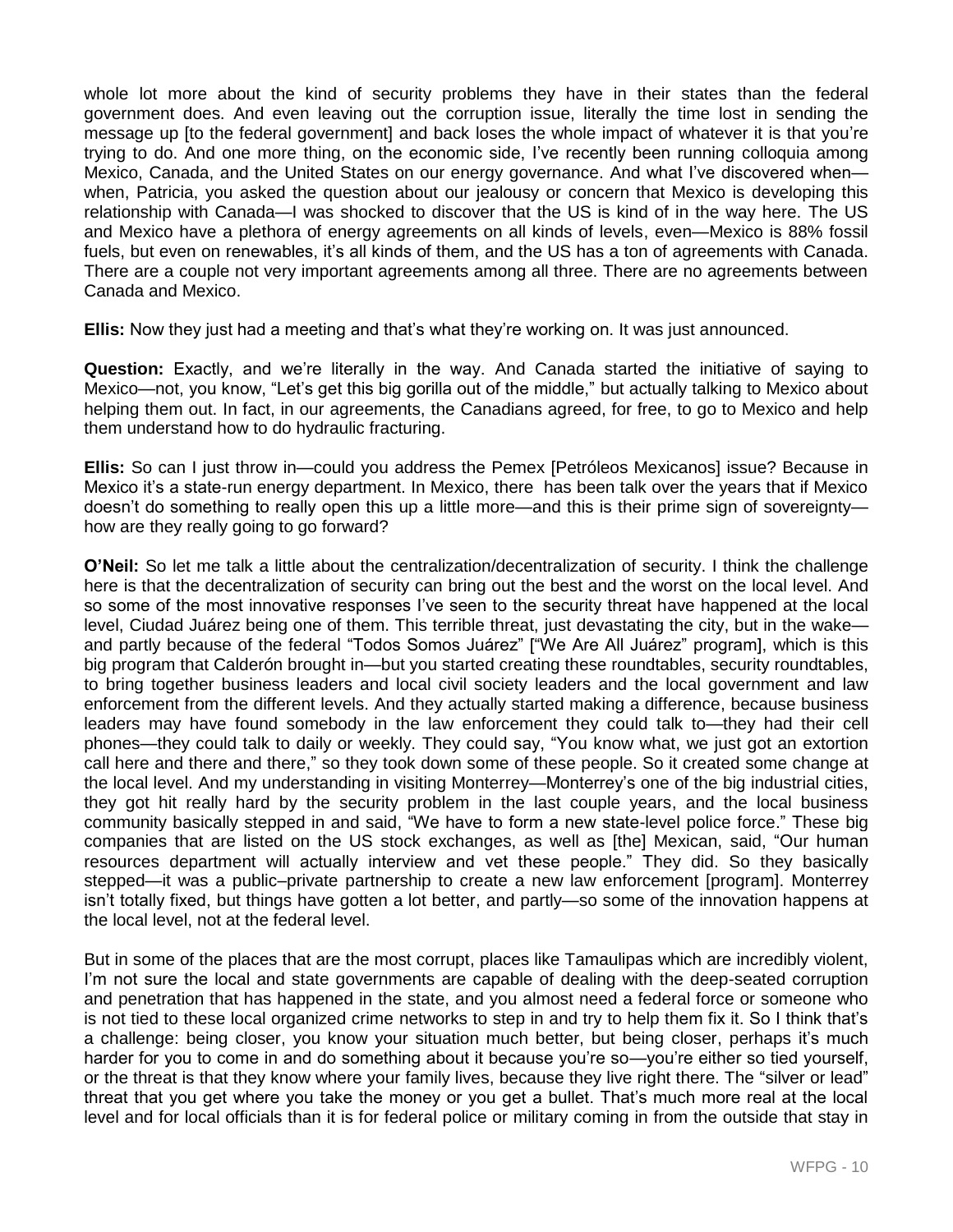barracks and are protected and their families live hundreds of miles away. So, I think that's the trade-off that you see.

In terms of energy overall and the Canada–Mexico relationships, this government has said from the campaign [onward] and continues to say that energy reform is a top issue and it's the next one on the docket. This year they want to do it. And they really are talking about a constitutional reform that would let in foreign investment and risk sharing and all these sorts of things that would be important for bringing in real investment and expertise. How that happens politically is the big challenge. This is Mexico's third rail in politics. I think there are ways that it can happen. You probably let Pemex stay Pemex and do its thing, but in the new types of oil which are really—most people think—are the future of Mexico's oil production, things like shale oil and gas, things like deepwater drilling and the like, Pemex has no expertise, it has no capacity, it has, really, no money for investment because the money goes into the federal treasury. And so there's where I think you would probably see, if they try to do big constitutional reform to open it up, it would be for these types of things.

In the politics of it, I'm less concerned about the PRI—so the president's own party do have the labor unions from the state-owned oil side of things—than [I am about] the PAN [National Action Party], which is Calderón's party, which ideologically is very in line with opening up the sector, but they, right now, are in an incredible fight between each other for leadership. Different factions within it, they're fragmented in the wake of their loss of the presidency. So can they pull together enough of their party to help the PRI pass a big constitutional reform? I think that's the big question on that.

And then finally just on Canada and Mexico: theoretically, it would be so much better for Canada and Mexico to get together and work together because then they could pressure the United States for things in all these agreements. That has not happened yet, in 20-plus years of NAFTA, and partly because the Canadians just—they'd like to just go to the United States. They don't want to be associated with Mexico, particularly since 9/11 and with the immigration stuff. They don't want to be associated with security stuff, like, "We have a longer border, and we don't want all the stuff that happens on the southern border being brought up here, so we're going to keep ourselves separate." The Mexicans, at times, too, they think—so I think it's nice that they're meeting. They should be meeting, and they could have a lot more leverage about a lot of things if they could get on the same page, but... Let's wait and see if they can do that with anything and be able to stick with this, is my view.

**Question:** Ellen Gorman. I'm from the Women's City Club of New York. And as I hear you talking it feels as if there's a lot less identification with South America and Central America, as a change in Mexico. And just—and I'd like you to comment on that. And also—I had just heard that China is planning to build a canal across Nicaragua, and I was wondering how that would affect Mexico and its ports, in particular.

**O'Neil:** You know, Mexico is not turning away from the rest of Latin America and they actually—but South America is not only where they are going to be. Not South America as a whole. I mean, what you're going to start to see Mexico do, and what you've seen already, is: they will go where they think their self-interest is. So one [such place] is Central America. I mean, we worry about our southern border; they worry about their southern border, which is incredibly porous and incredibly dangerous, and drug cartels are coming through. It's this whole trade from Colombia all the way up, so there's a security issue there, so they're thinking about that. They are definitely thinking about South America, but they're thinking about it often in an economic framework, and things like the TPP would tie Mexico to Peru and to Chile. And, in fact, Mexico has joined what's called the Pacific Alliance, which is Chile, Peru, Colombia, and Mexico—so sort of the Pacific line there. And these are countries that have all decided as they—"How do we face globalization? How do we want to do it? We want to do it by opening ourselves. We want to it do it by lowering tariffs." That's the way that they've decided to do it. Not with a very interventionist state; everybody has different economic models—that's one of the models in these countries. And they've tied themselves together, so they have pretty equal tariffs, and they are actually integrating their stock markets. So Mexico's stock market will be integrated with Peru's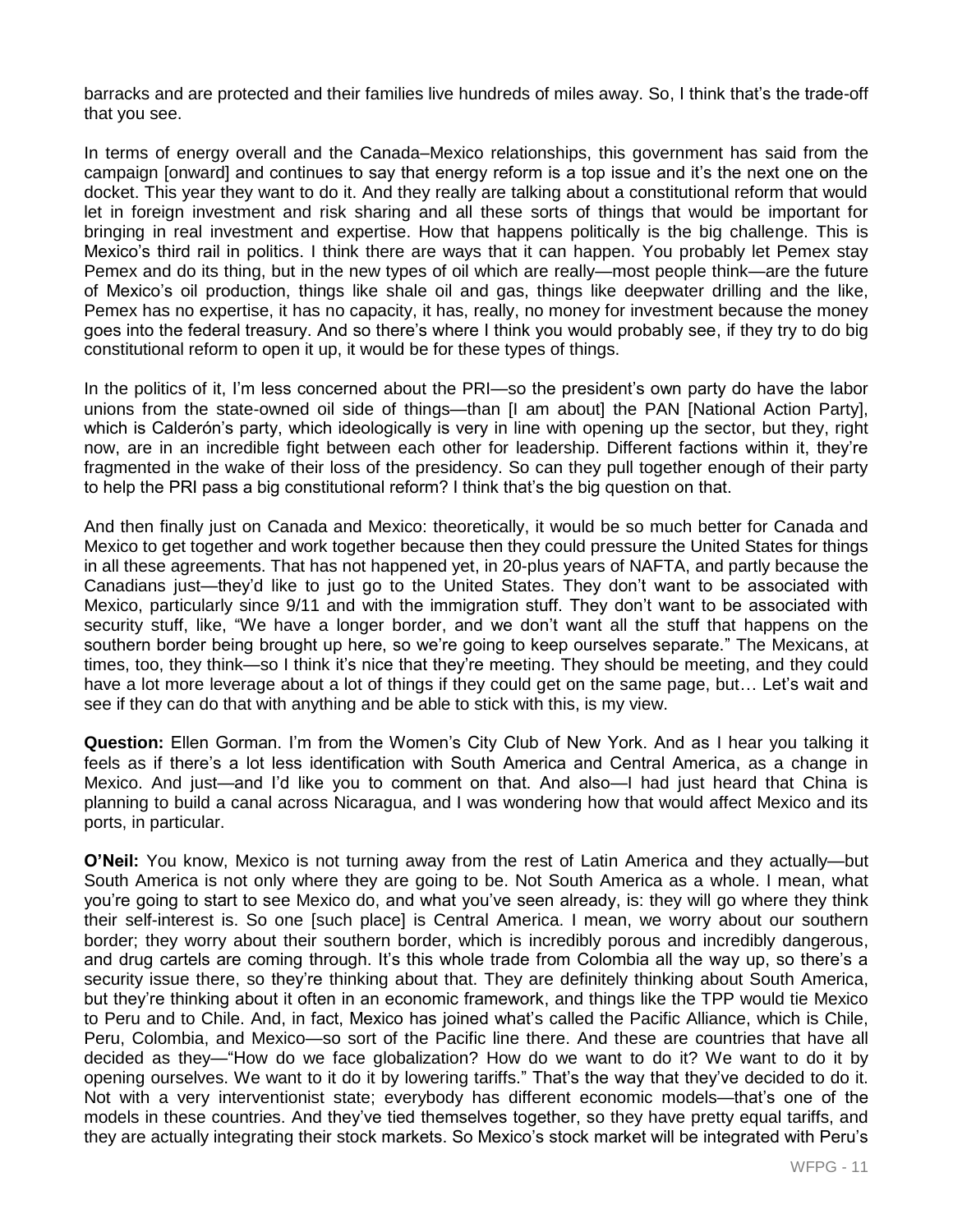and Colombia's and Chile's; it will all be one market. They're all—well, Colombia's trying to get into the TPP, but they're all interested in tying into the United States. So there is a policy, but it's a little bit more nuanced than just "We're all South American." They want something real from it, not just photo ops and declarations. So I think that's sort of where they're going. And it's probably back to the question of: where is Mexico on the world stage? How is it going to enter? And I do think one of the predominant themes will be this economic theme, going forward.

**Question:** Hi I'm Annika Christensen. I'm a recent graduate of Barnard College, and my question is about drug policy on both sides of the border. And, as I'm sure you all know, the Organization of American States just focused on drug policy, and changing it, in their meeting a couple weeks ago. What do you think legalization or decriminalization might do, on either side of the border?

**O'Neil:** You know, when you talk about US responsibility for some of the violence in Mexico, it's definitely there. The drug money fuels the violence. US guns are there in the hands of the people killing Mexican citizens. But, in the United States, we have more drug money because we have a bigger market here, and the profits in the drug trade are in the United States, not in Mexico transit, [and] not in Colombia, where it's grown. This is where the profits are. We have more guns here in the United States for all the reasons that we all know we have more guns here. But today—you could go back 20 years and you could argue this is not true—but today we have much less violence associated with the drug trade. So there's something else happening here [other] than just the presence of drugs or the presence of guns. And that—I would argue, for Mexico or other countries—is the rule of law. Can you successfully investigate, prosecute, convict the guilty, and free the innocent? And that's something that Mexico can't do, or can't do in a systematic, sustainable way yet. If they could, then they could deal with drug traffickers, but they could deal with, really, what's probably more worrisome today for them, which are people who are extorting and kidnapping, and contraband and human trafficking and all sorts of other crimes, and car theft and everything else. And so that is—Mexico's challenge is a weak rule of law and not necessarily drug trafficking, in my view.

**Ellis:** Shannon, how is the whole immigration debate going to affect US–Mexican relations going forward, and in terms of the US image of Mexico, do you think it's really caught up? I mean that when people think about Mexico they think about the border. They think about the killings. They think about all the immigrants. So what needs to be done? And how important is Mexico to the US at this point?

**O'Neil:** It's interesting. Last fall I participated as a consultant on a private poll of US attitudes of Mexico and I just helped them design the questionnaire, and as far as I know, it's probably the most in-depth that's been done in many years. Gallup does some questions, but they only do a couple questions. This did about 35, 40 questions: how do Americans see Mexico? The results were, as you can expect, pretty depressing. We asked them: "Name three words that describe Mexico," and almost one out of every two Americans said the word *drugs*, and others said *cartels*, and others said *violence*. But just *drugs*, and your word cloud was right there.

You asked them if Mexico was a partner or a problem; 60% said it was a problem, not a partner, though that divided along ideological lines. Those who self-identified as a conservative were much more likely to think of Mexico as a problem; those who self-identified as progressive or liberal were more likely to see it as a partner. Though one of the things I thought was quite interesting was, we asked them: "Is Mexico good or bad for the United States economically? How does it affect the United States economically?" and the largest answer was that it hurts us—negatively affects the United States. But the second-largest answer—which was only a percentage less; one was like 32%, one was 31% something like that. The second-largest answer was "I don't know." And that suggests to me [that] a silver lining of this poll is that: one, we don't know anything about how [Mexico] affects us economically, but two, that there's an opening there to educate. It's not that Americans have made up their minds; they just don't have any information.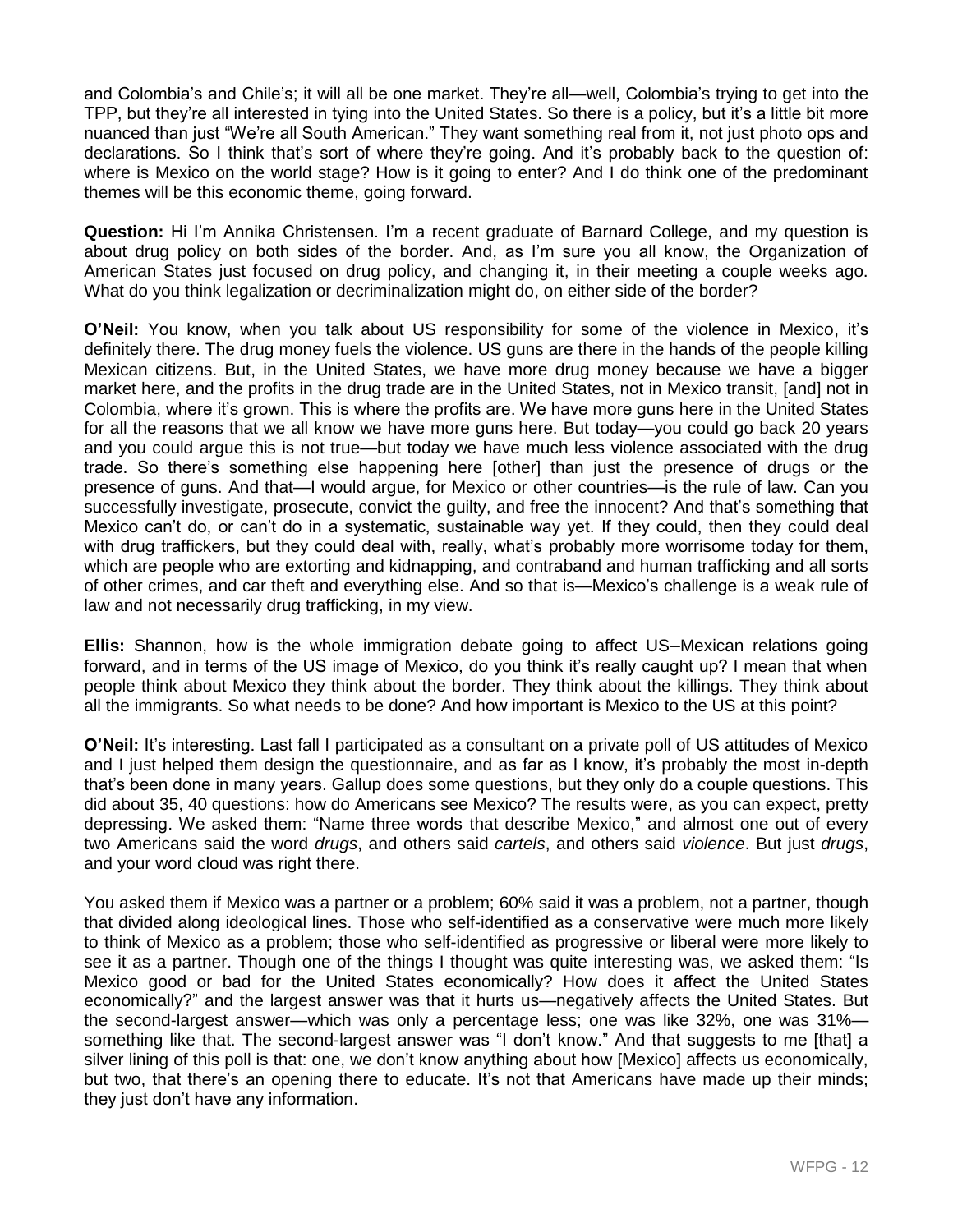And what we have seen and what I talk a lot about in the book is, there has been this transformation in our economy so they're so [much] more closely tied than they've ever been before, with the way we make things. You know, half of the states in the United States—their number-one or number-two export destination is Mexico. Six million American jobs depend on Mexico. Many Mexicans are seen investing here and actually own the companies that Americans work [at] here. Sara Lee is owned by Mexicans. Entenmann's, that everybody serves at their soccer game—owned by Mexicans! There's a lot of this back-and-forth, you know? Corona, most popular beer—Mexican. But this is just to sort of say, this depth of ties and the importance Mexico has for the day-to-day lives of Americans is really not recognized. And I think the challenge for someone like me, or anyone else here who cares about the way we move forward on these things—that's the challenge, is how do you get, not just the halls of Congress, which is important as well, but how do you get more average, Main Street America to at least see the pros and cons, what Mexico is and isn't for our country? Some of it is worrisome. You know, I'm not saying the security part isn't worrisome. I'm not saying that immigration and illegal immigration—we struggle with those, and how do we make it so that we can find a way to meet supply and demand and all of that? But how do you get people to really see the whole good and bad of this very deep relationship with our neighbor?

**Question:** My name is Ann Graham, I teach at Rutgers, and I'm also doing consulting work at the UN and USAID. I do go to Mexico often, I'm going to be going in a couple of weeks, and I wonder—I've read a lot about issues of—it was very interesting, the percentage that you talked about, between their goods and ours, and it seems like we're dumping a lot of corn into Mexico. The price of corn for the poor—I mean, for everyone, but especially damaging to the poor—has risen quite a bit, because our corn is coming in, and that's one of their primary crops. So people can't afford to eat, and to make, the corn, the tortillas, that they make, because of our higher-priced corn coming into Mexico. Can you talk a little bit about that?

**Question:** Hi, I'm Gayle Farris. I have a background in tech transfer and the knowledge economy. I wanted to ask you about technology and computers and the knowledge economy and infrastructure, and what impact that's going to have on the middle class and the future growth of Mexico.

**O'Neil:** So the corn issue: this has been one of the biggest challenges and criticisms of NAFTA, is that NAFTA destroyed subsistence farming. And 2 million people a year—in the years after NAFTA, 2 million people moved off the farms and moved on. It is true, but let me add a few things to this. One is, during the years that NAFTA happened—and in the years before, but through NAFTA—was also a time during these 30 years when Mexico was making a transition from a commodity- and agriculture-based economy to a services- and manufacturing-based economy. And in the history of every transition that a mature economy has made, the percentage of people employed in agriculture moves. Our own, in the United States—we went from 20, 25% in agriculture to less than 10%. And so some of this transition is expected, right? Something that happens is that more people leave the farm. I grew up in Ohio, on a farm, and I watched people leave, and that's what happens, right?

Second is, NAFTA had some effects, but also what had—probably, I would say—bigger effects is the Mexican government's own policy. They have an agricultural department. They have programs— PROCAMPO and other programs—that were supposed to help small and medium-sized farmers. When you look where that money went—and now with the Freedom of Information Act in Mexico you can get this information—there have been studies on who got the money. It is not a few politicians' relatives, big farmers, and not a few narcotraffickers and their families themselves. So partly it's the corruption in the Mexican government that led the subsidies to the wrong places and not to the small subsistence farmer.

The other thing that's happened at the same time is, even as agriculture has become a much smaller part of the economy, agribusiness has grown. So you have these huge, very capital-intensive farms that are able to pass FDA requirements and the like, so they can export their things to the United States. Some of them have also started growing corn, so they're much more productive and they have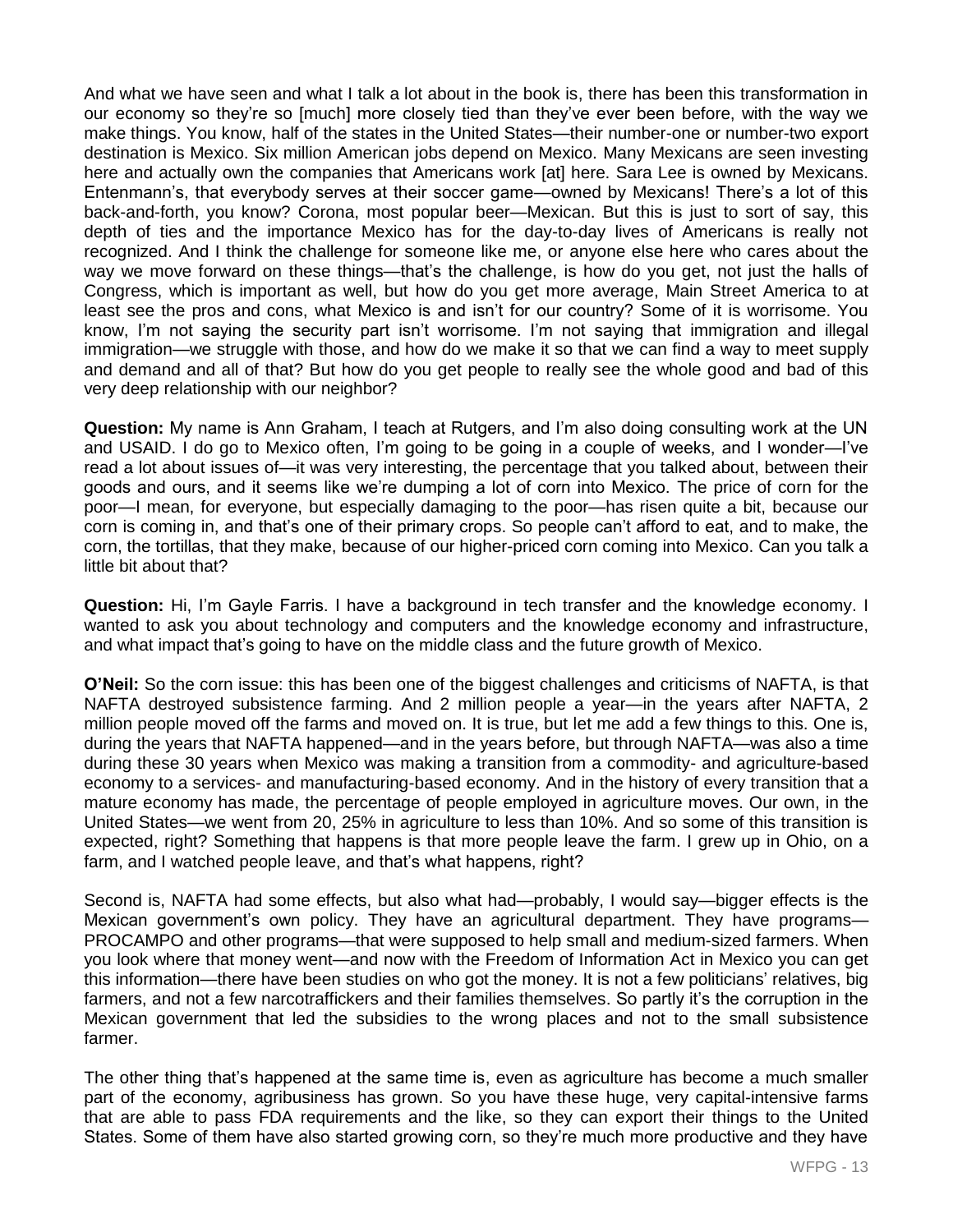pushed out the small farmers, not unlike what happened in the United States. Now I'm not saying that's a good thing, but it has a lot less to do with NAFTA or even US corn. It has more to do with the modernization of an agricultural sector, which leads to winners and losers and, as I said, coming from Ohio, watching all those losers—people having to sell the family farm because Monsanto or other big that's what happens. Now, what we have seen in the world in the last few years is [a] rising in the cost of basic goods, corn and others. You know, there's a lot of divisiveness, debate about why that is. Is it because of ethanol and ethanol policies that lead to increasing corn [cultivation]? Is it due to other factors and changes? Is it just due to the fact that hundreds of millions of new people come online every year, and as the middle class grows more people eat meat than they did before, and when you eat meat you have to feed [the animals] this much more corn, and they're much more intensive? The amount of meat Mexicans eat—it's amazing—it's doubled, tripled in the last—and so some of it is that. Corn goes in to feed the cows, and so instead of eating the corn and the tortillas, they're actually eating the beef, and that leads to scarcity and increases the price of corn because of the demand. So I think it's a whole lot of these things. I don't want to downplay—look, the subsidies are—our food subsidies and corn subsidies and farm bill lobby are absurd, a waste, especially when we're talking about sequester and we're closing down schools and all of this, and then we're still paying the farmers. So I'm not defending it; I think it's abysmal and an atrocity, in many ways. But I think there's a lot of complicated factors that are changing the prices in Mexico.

Technology and the middle class: you know, we have seen a huge expansion of technology there, and Brazil is the leader in Latin America but Mexico is not far behind in terms of use of social media, use of Internet, use of, sort of, getting a Facebook, engaging in this world, particularly in the younger segments [of society]. And so, in that, we've seen some pretty interesting things. And it's been important for—it's been important, actually, for protection in terms of violence. Twitter has been a source of information. It's also been important, actually, in terms of corruption. We've had a couple cases where acts of corruption have been caught on people's smartphones and those people end up having to resign, because it goes viral and the like. You know what? Mexico's big challenge is going to be: how do you become technologically savvy? How do you train enough engineers? How do you get that? And that is—it's somewhere where they haven't figured it out. I think there are a few areas that have been pretty innovative. We were just coming—I went to visit Querétaro, which is a few hours outside of Mexico City, and there's a big aerospace cluster that's forming there. And the local government has been going to these companies, to Bombardier and Safran and these other companies, and saying, "Look, we'll invest in education for the people you need. Tell us what you need, but also employ them as interns." And so you see a lot of interchange in that sense. You see some companies that are coming there precisely because they can find some of the skills they need. But it's not broad enough yet. And so I think that's the challenge: in a lot of these local places—Chihuahua's doing something similar, Tijuana's doing something—how do you get that? How do you improve the overall education? But then, also, how do you encourage some of these [people] that are working with companies to up the skill set? So it's not the worst in terms of, sort of, engineers and things that graduate; there's a decent number. But there's a question about the quality. Some of it's uneven. Some schools are uneven. Some schools are excellent and some schools, the quality's more uneven. So I think that's the challenge for Mexico. If it can't, though, join the 21st-century world of technology, then that will hold it back as well.

**Ellis:** Well, we're coming to the end of the program so if there are any last questions, because I want to leave some time for Shannon to sign her book. So any last questions?

**Question:** I'm Carole Seidelman, and I work in tourism. I have two quick questions—well, I don't want to say quick, but one is: there was an article, sometime in the last few months, about this drug agent, where he was an informant and he sought refuge in the States, and he was under a fake name, because the States won't help him. I was wondering—that seems so terrible—why can't he be given a fake identity by the United States? And then the other question had to do with tomatoes. I spend a lot of time in California, and I still don't understand why we have so many tomatoes from Mexico. Are they